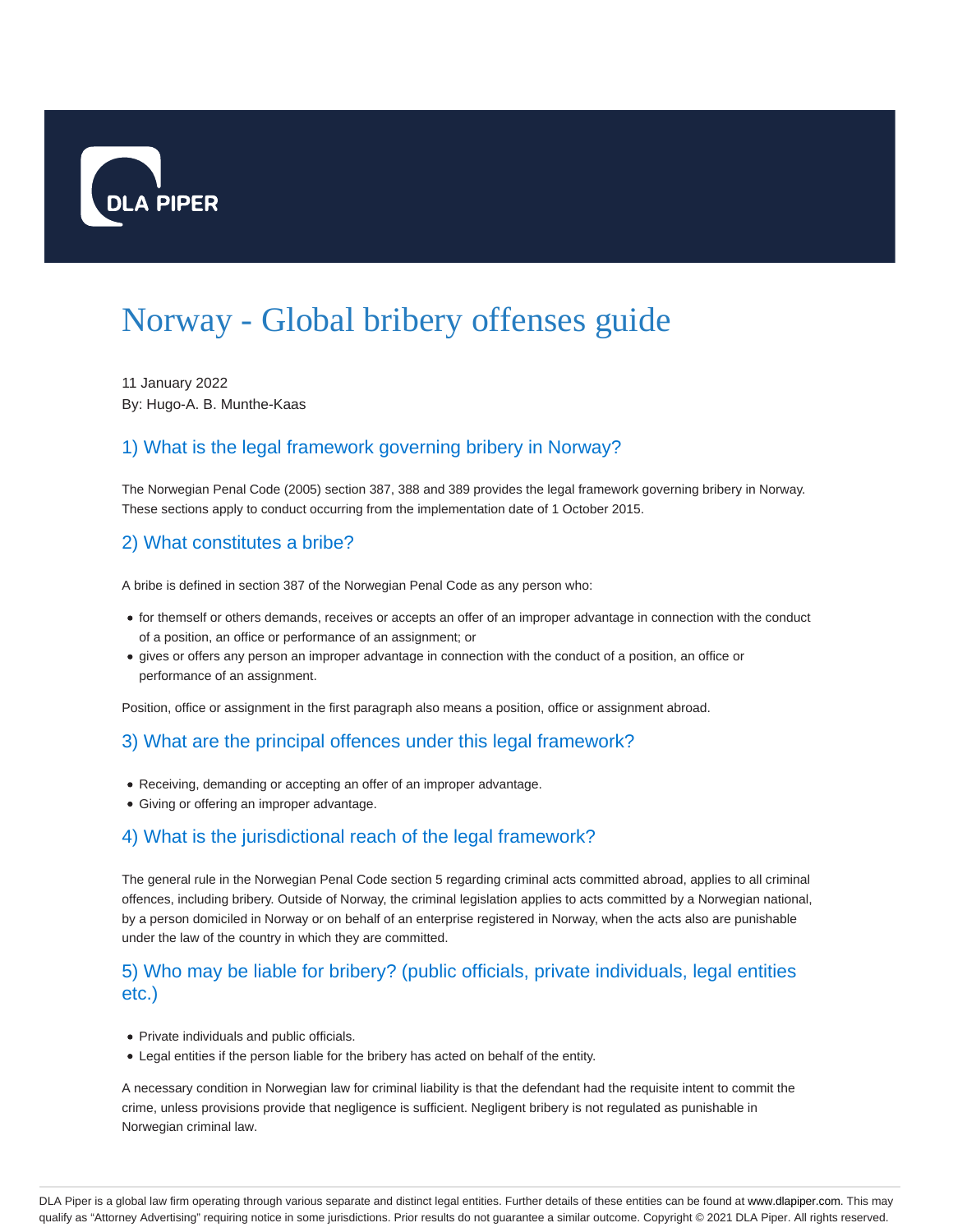## 6) Can a parent company be liable for its subsidiary's involvement in bribery?

Yes, if the subsidiary has acted on behalf of the parent company.

## 7) Are facilitation payments (i.e. small payments to speed up routine governmental action) considered bribes?

Yes, provided that they meet the criteria of section 387 of the Norwegian Penal Code that if the advantage is considered to be improper, facilitation payments are considered bribery.

#### 8) Does the legal framework restrict political and charitable contributions?

A political or charitable contribution could be considered a bribe if the contribution meets the criteria of section 387 of the Norwegian Penal Code.

#### 9) Does the legal framework place restrictions on corporate hospitality?

The Norwegian Penal Code gives no express provisions with regard to corporate hospitality.

However, if the corporate hospitality amounts to a crime pursuant to section 387 of the Norwegian Penal Code, the legal framework indirectly place restrictions on corporate hospitality.

## 10) Are there any defenses for bribery offences?

Any of the common defenses of Norwegian criminal law applies as defenses for bribery offences.

For bribery, the most relevant defense is lack of requisite intent with regards to the actions constituting bribery.

Pursuant to the Norwegian Penal Code section 17, there would be a defense to bribery offences if the offence is committed to save life, health, property or other interests from a risk of harm which cannot be averted in another reasonable manner, and this risk of harm is far greater than the risk of harm associated with the bribery offence.

## 11) What are the key regulatory or enforcement bodies with regard to bribery?

All crimes, including bribery crimes, are prosecuted by the Norwegian public prosecuting authority.

The Norwegian Authority for Investigation and Prosecution of Economic and Environmental Crime (ØKOKRIM) may decide to prosecute the case instead of the local public prosecuting authority, depending on:

- the scope of the investigation;
- $\bullet$  the complexity and economic scope of the case;
- if the case has cross-border elements; and
- the principal significance of the case.

#### 12) What are the legal consequences of being found guilty of bribery offences?

- Individuals face up to ten years' imprisonment on conviction.
- Companies can receive an unlimited fine.
- An individual and/or company may also face confiscation of criminal property arising from the offence.

## 13) Are deferred prosecution agreements (DPAs) or other similar settlement mechanisms available?

In general, there is no way of agreeing to resolve a criminal investigation through pre-trial diversion or an agreement to defer prosecution in Norwegian criminal law. A defendant may seek to reach an agreement with the prosecution regarding criminal liability and sentencing. This will, however, not be binding to the court. However, the dialogue between the